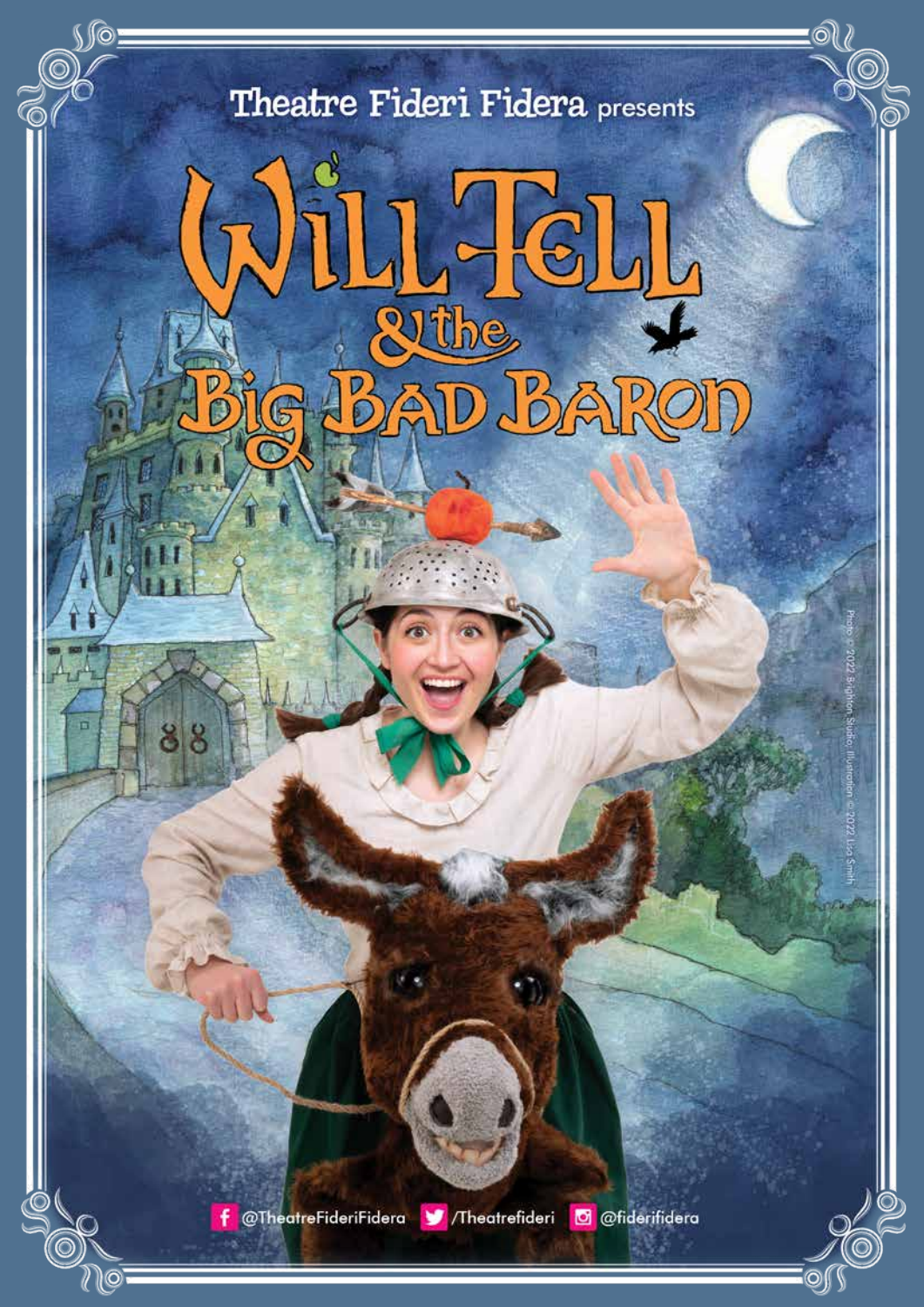

An original play by **Colin Granger** and the **Theatre Fideri Fidera** company

#### **The Play**

Will Tell and the Big Bad Baron introduces a new legendary figure to British drama: the great 'Swiss Robin Hood', Wilhelm Tell, who fought against the rule of the Austro-Hungarian empire and famously shot an apple off his child's head with his crossbow. In our comic reimagining of the story, this child is Tell's daughter Wilhelmina, who disguised as a knight and calling herself Will von Pumpernickel, sets off on a quest to rescue her father from the wicked Austrian baron Boris von Bummelkrachenhofer's deepest darkest dungeon.

#### **Show Copy**

Join plucky heroine Will as she rides off on her donkey Rosina to rescue her legendary dad Wilhelm Tell from the wicked Baron Boris's deepest darkest dungeon. Inspired by the tales of Robin Hood and Sir Lancelot, Will knows how to stand up to tyrants but nothing has prepared her for when the Baron's daughter Edeltraut falls madly in love with her and needs to be rescued too. But can Will, with just pots and pans for armour and a farm donkey for a steed, defeat the Big Bad Baron? Don't miss this madcap comedy which promises capers around castles, damsels in distress, life-size puppets, and a jaw-dropping joust.

### **Production**

This original production fuses Theatre Fideri Fidera's characteristic rich mix of storytelling, comedy, music and song, and audience participation with commedia *dell-arte* style slapstick, buffoonery, heroes fighting against injustice, and satirical digs at contemporary public figures.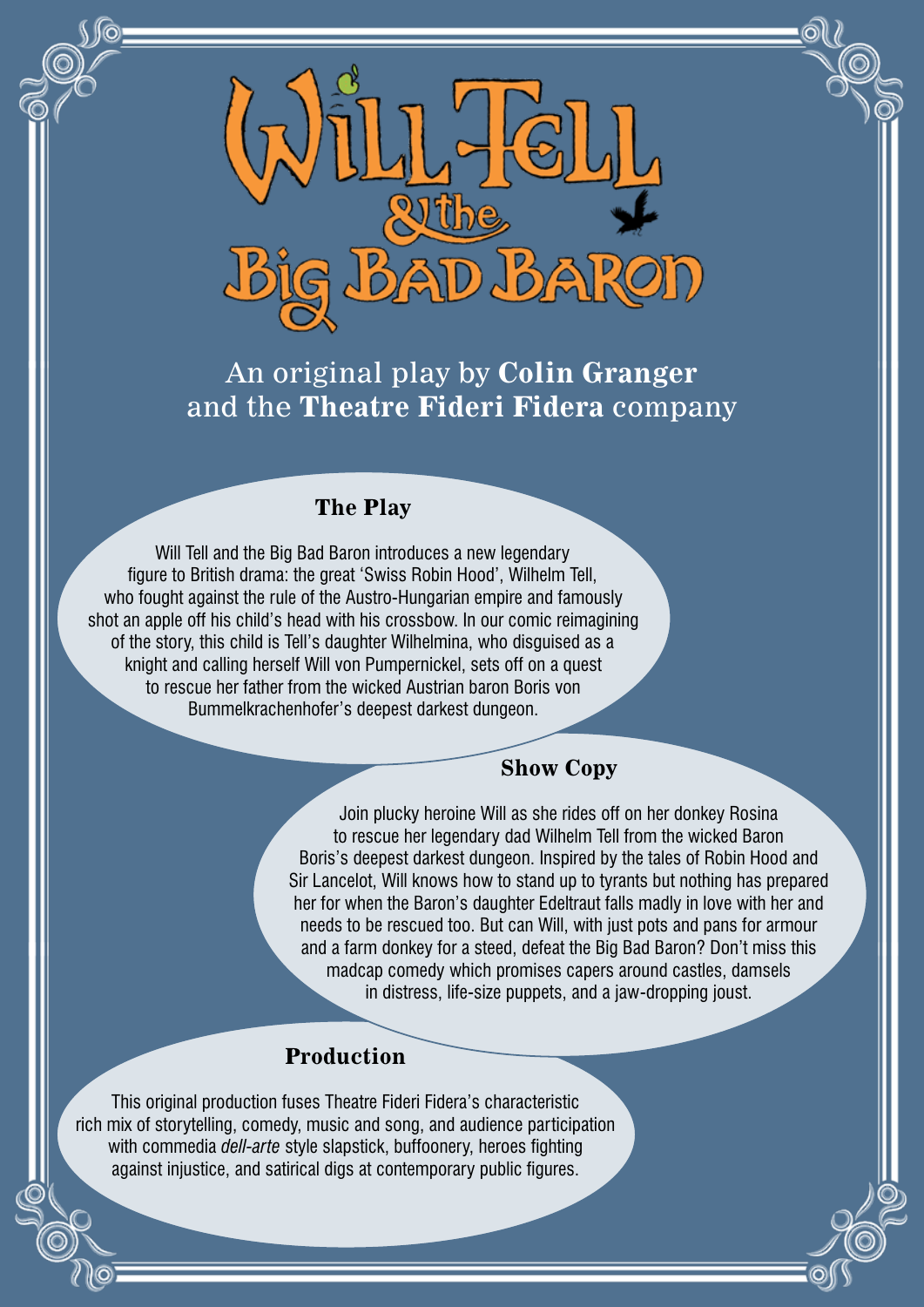

### **Audience**

*Will Tell and the Big Bad Baron* is a family-friendly show for comedy-lovers aged 5 to 105+.

The production will also appeal to an audience which enjoys pantomimes as it shares many of pantos characteristics: popular appeal, lots of fun and exuberance; colourful eccentric costumes; gender reversal; audience participation; a storyline of good versus evil derived from a legend.

Photo © Amber Tan

### **Creatives**

Written and directed by Colin Granger Lyrics and music: Natasha Granger and Jack Faires Design and puppets: Marina Kobler Physical Theatre coach: Ketch (Gamarjobat) Orchestration / Music and track production: Martin Higgins

### **Influences**

Literature: Lewis Carroll's *Through The Looking Glass*, *Don Quixote*, *Twelfth Night* Theatre: Rejects Revenge, Spymonkey, Peepolykus, Nola Rae. Japan's Gamarjobat TV: *Game of Thrones*, *The Lost KIngdom*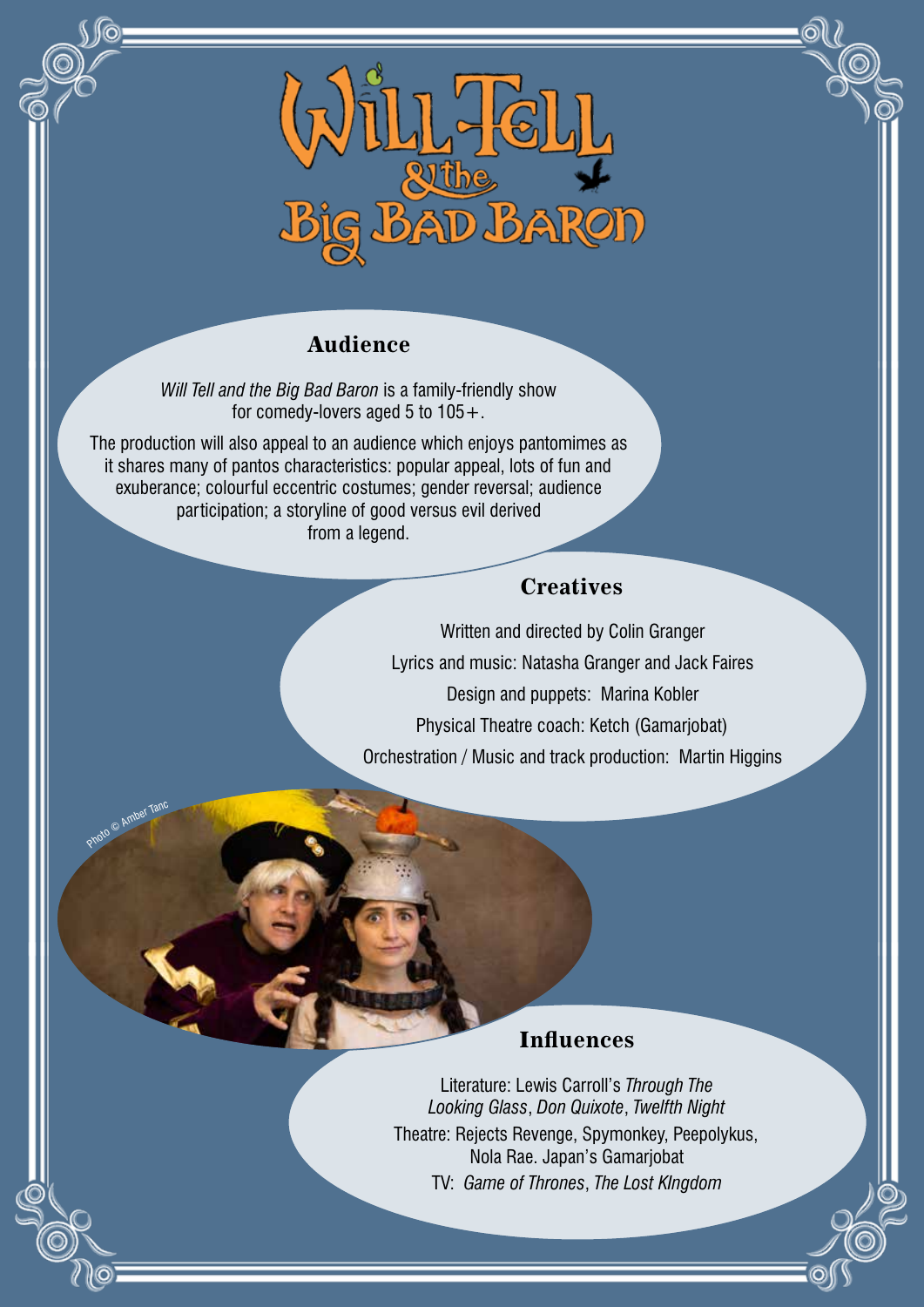

### **Wilhelmina Tell (Will)**

Daughter to Wilhelm Tell *Who also plays in disguise:* Will von Pumpernickel, knight errant

## **Baron Boris von Bummelkrachenhofer**

Austrian tyrant

## **Wilhelm Tell**

The Swiss folk hero and master archer

# **Town Crier & Master of the Joust**

## **The Rescuers**

Played by members of the audience

## **Edeltraut von Bummelkrachenhofer (Edel)**

Daughter to the Baron, in love with Will von Pumpernickel *Played by the same actor who plays the Baron*



## **Crow**

Pet bird and minder to the Baron

## **Rosina**

The Tell family's farm donkey, in love with Prinz

## **Prinz**

The Baron's stallion, in love with Rosina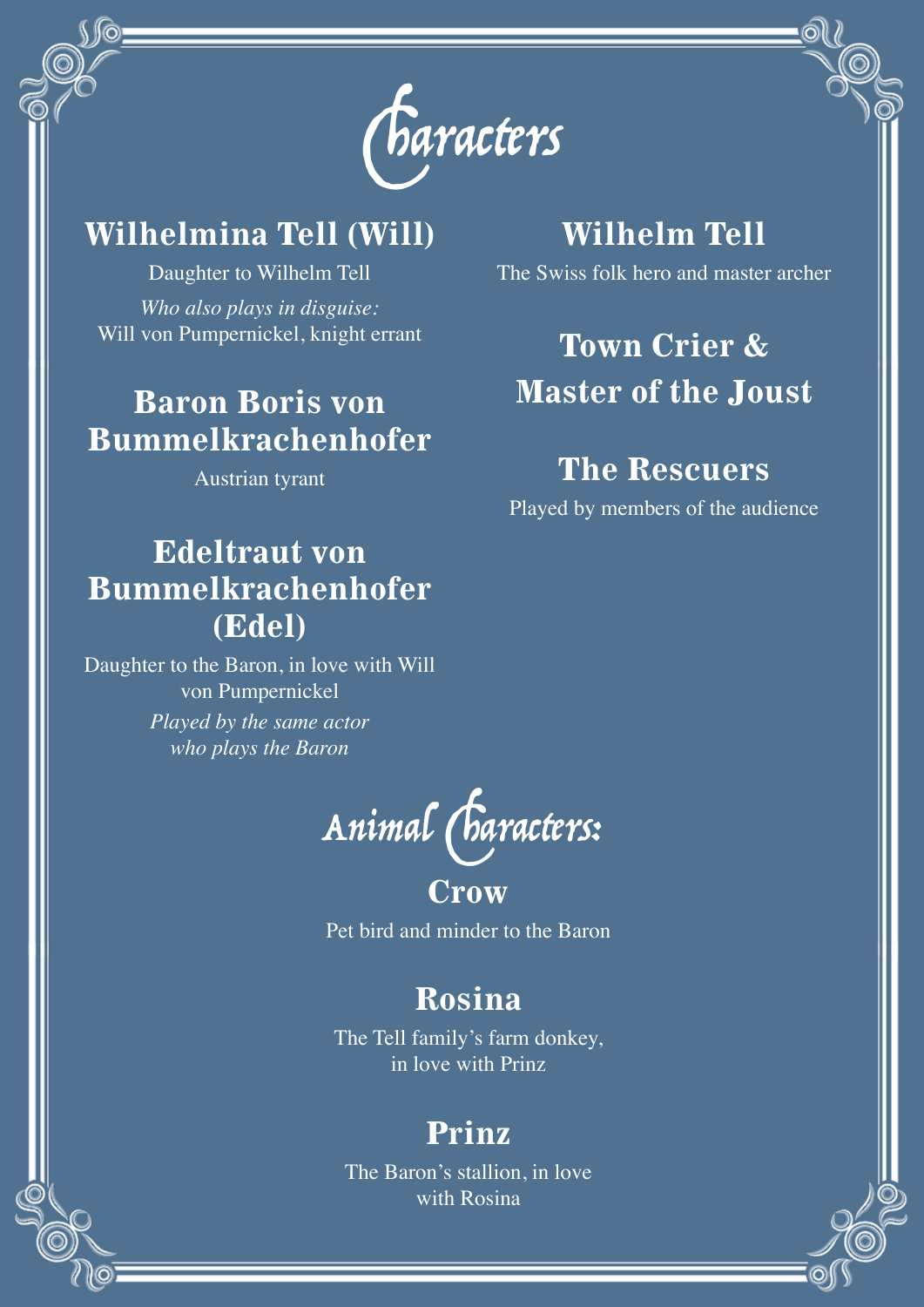



by

ര

**Lisa Smith**

The Baron tries to stop Will reading out her proclamation. Will and Rosina on their way to the Baron's castle.



Knight errant Will von Pumperknickle greets the Baron and Crow. Entertainment of the Edeltraut invites Will to to kiss her hand.





Prinz gets to know Rosina.

 $\circledcirc$ 



Wilhelm Tell mistakes Edeltraut for the Baron.

⊚∫